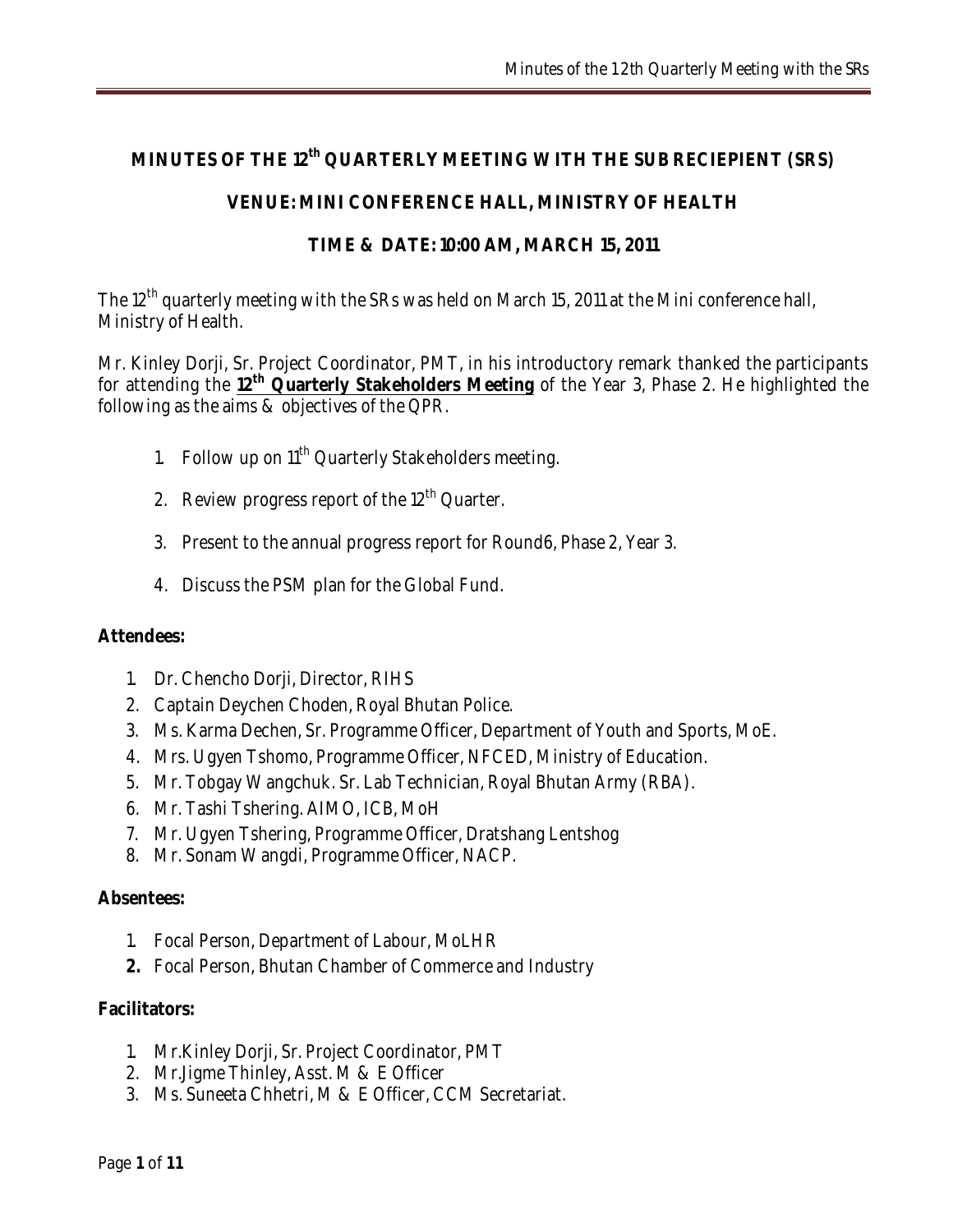**Observers** 

- 1. Mr. Karma, CCM Coordinator, CCM Secretariat
- 2. Mr. Yeshi Pelzang, Asst. Planning Officer, GNHC.(Oversight Committee Member )

**Quorum** 

Out of the nine SRs comprising of nine program focal people and nine of finance focal person, seven participated.

**Adoption of the agenda:** 

The agenda for the meeting was unanimously adopted by the forum for discussion and deliberations

**Follow up on 11th Quarterly Stakeholders meeting.**

Synopsis of the follow up on the recommendation of the 11th Quarterly Stakeholders meeting,

- 1. It was informed that NFE conducted two batches of training for the Principals on "Life Skills based HIV/AIDS education" on January 21, 2011. The financial reports have not been deleivered yet as agreed during the last QPR.
- 2. It was informed that the entire amount all of US\$ 20,200 have been disbursed to the RIHS with no financial reports being submitted
- 3. It was reported that Nu.355, 000. Was disbursed to the RBA hospital to implement sensitization program for the army personnel, their families and to train instructors from the military training institutes around the country in the new HIV/AIDS Curriculum designed for the new armed force recruits. The TOT is planned to be carried out by end of March / April 2011.
- 4. As agreed during the  $11<sup>th</sup> QPR$  meeting, it was reported that project management team has completed the printing of 500 copies of the RBA Curriculum,. 480 copies were handed over to the Chief Medical Officer, RBA hospital. It was urged that an acknowledgement letter be send by RBA to PMT on the goods received. It was also urged that RBA make the best use of the books in training the new recruits.
- 5. It was reported that during the  $11<sup>th</sup> QPR$  it was decided that SR's will nominate an alternative focal person to attend the meetings inorder to ensure continuity and consistency. As of date no SR's have identified a focal person and PMT requested all the SR's to nominate one focal person at the earliest possible.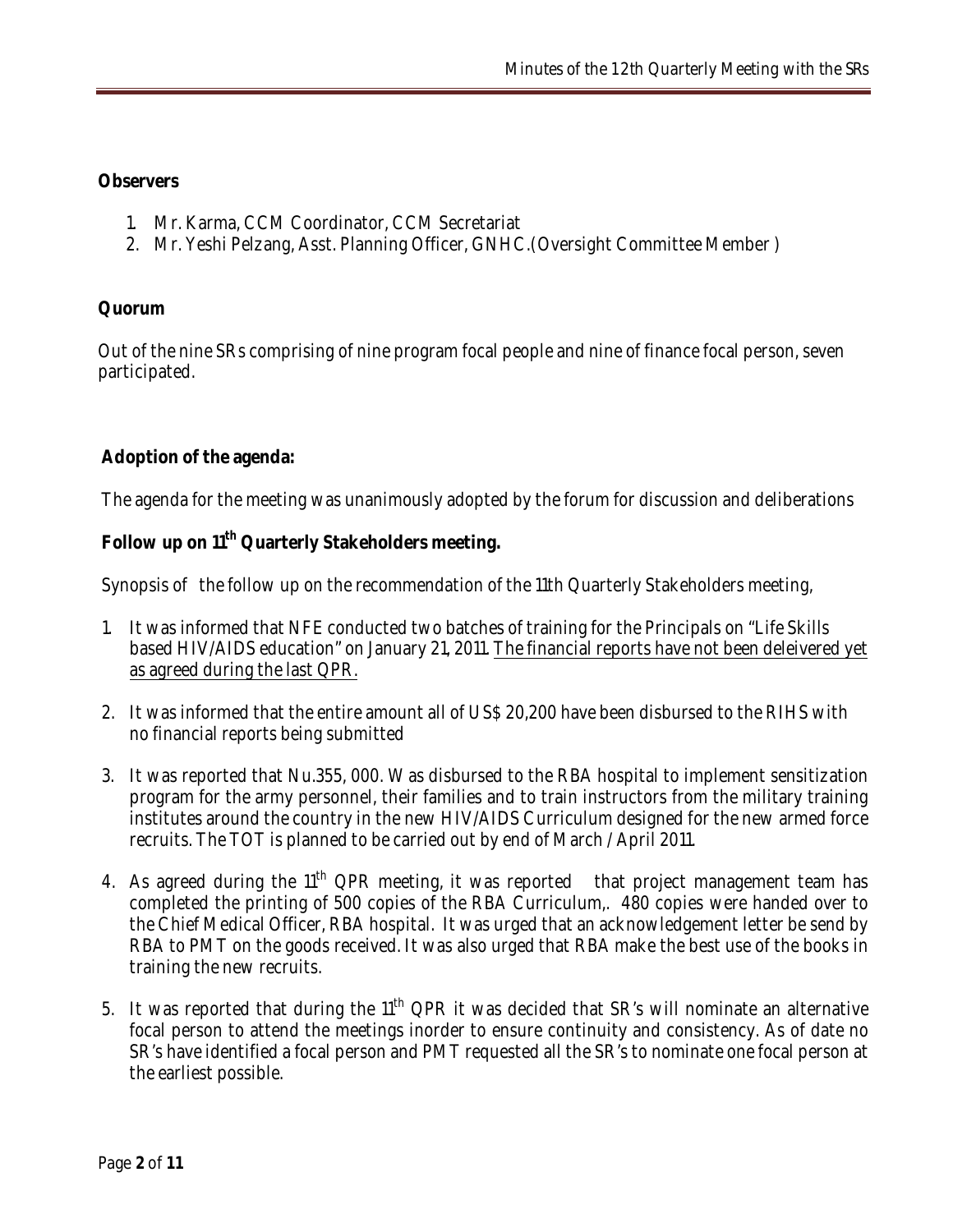- 6. One of the recommendations that came up during the 11 QPR was on the reporting software designed for the SR's. It was reported that PMT will update the year 4 & 5 activities and indicators into the software and share with the SR;s latest by  $2<sup>nd</sup>$  week of April.
- 7. PMT made it mandatory for all the SR's to report in the designed reporting template from Q13 onwards. No other formats will be accepted.

**Presentation on Year 3 financial Details.**

- It was reported that most of the SRs have not submitted the financial reports for the activities carried out and was therefore, conveyed that there is a need to settle the accounts and submit reports as soon as possible.
- Sub Recipients were reminded that year 3 of the project has come to an end in January 2011 and implored some of SR to implement the backlog activities to be on the track.
- PMT reminded all the SR's to bring the respective accounts personnel in future Quarterly meetings.

Management letter on HIV/AIDS grant:

The PMT has highlighted some of the major concerns & issues reflected in the Management letter send by the Global Fund dates  $10^{th}$  February 2011.

The coordination between Project Management Team (PMT), NACP and Sub-Recipients (SRs) requires further strengthening for effective implementation of the grant. We would like to request your good office to regularize the coordination meeting between PMT, NACP and SRs.

The reporting templates have been developed for the SRs to report on the activities. The report needs to be submitted on the agreed upon reporting format. The focal persons from each of the SR should be trained to report using the new format.

The newly recruited personnel in the PMT and CCM Secretariat are required to have adequate information on the Global Fund guidelines for an effective coordination and reporting.

*(Figure 1: clip of the letter from Sr.Fund Portfolio Manager, GF to the CCM Chair*)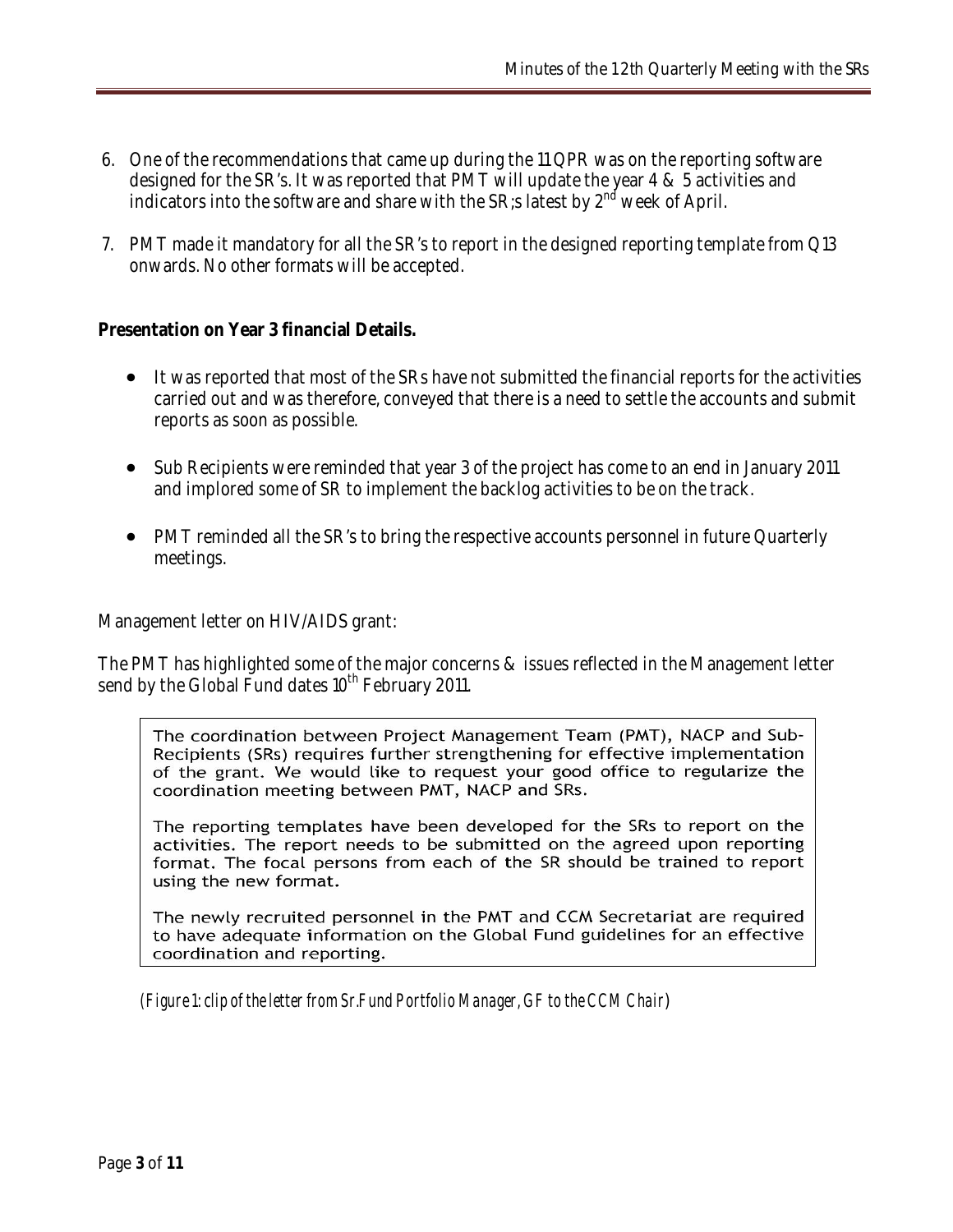**Presentation on Indicative Target reports, CCM M&E Officer.**

The M&E Officer, CCM Secretariat made presentation on the indicative and targets. The SRs were also encouraged that the PR, PMT, SRs should work together to strengthen the effective implementation of the GF grants.

- The targets achieved on indicators need to be excellent all time. The reasons for the variances must mention even if the target achieved exceeds 100%. It was also informed that the reasons for the variances must be adequately mentioned.
- The SRs were also informed about the issues and concerns highlighted by the Sr.FPM to the CCM chair in his management letter.

**Presentation on Year 3 progress report by respective Sub Recipients.** 

Each focal person(s) were requested to make a presentation on the progress for the year 3.

- 1. Department of Youth & Sports (DYS)
	- SDA.1.1.1. a total of 120 Principals, School Health coordinators, School Counselors & Scouts Masters of 48 schools of Sarbang, Gasa and Dagana were trained as ToT on Life Skills Education for five days and a from the balance money from this activity, part of expenses were covered for training course in Mumbai, of Phase 1. The expenditure incurred was Nu. 1,282,359.00 and the remaining balance is Nu.109,371.00.
	- SDA.1.1.2. Training of Trainers on Life Skills Education provided to 990 teachers of 79 schools in Sarbang, Gasa, Dagana, Thimphu, Paro and Mongar Dzongkhags with the budget of Nu. 1,017,189.00. the balance amount left is Nu.960, 351.00.
	- SDA.1.1.3, 1.1.4, 1.1.5, 1.1.7, 1.1.8. Equipments such as 15 sets of TV and DVD for 15 schools, Sound system for the youth centre auditorium, LCD projector and laptop, wall mounted projector screen, LCD TV for DYS and youth centre were procured with the amount of Nu. 1,191,219.00 and the amount remaining is Nu. 2,481.00.
- 2. Non Formal Education, Ministry of Education.

SDA 1.2.1, Development & Printing of education materials with the budget of US\$ 5000 have not been used and it was agreed that the allocated budget can be re-allocated to DYS for back payment of printing.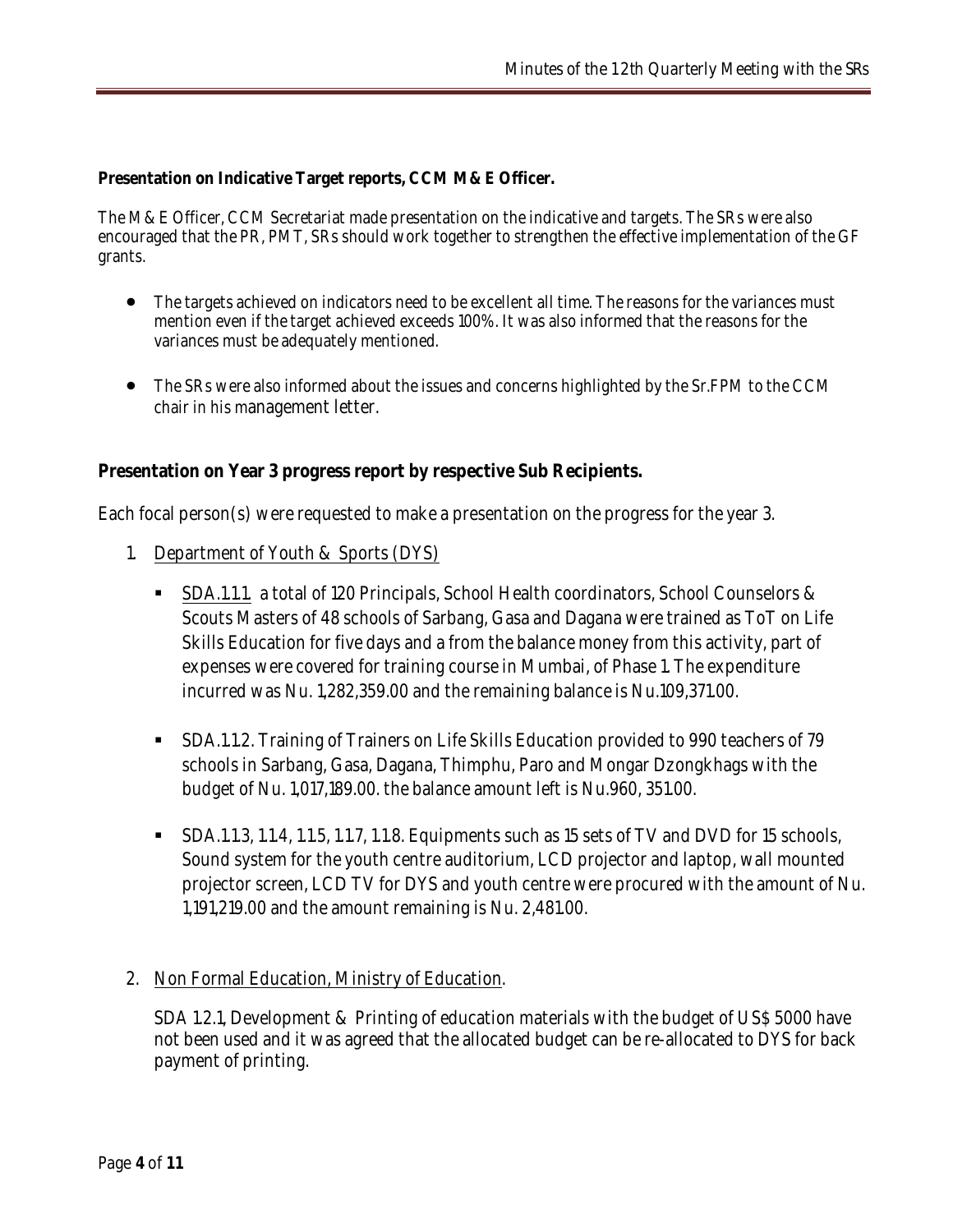SDA 1.2.2, Training of Teachers/Principals, Target 100, Budget US\$ 37,160, this activity have been carried out in two batched totaling to 99 trained Principals on December 2010. SDA 1.2.3, Community activities by Youth NFE learners, the activity have been carried out as per the work plan and budget. The financial matters are not settled yet.

SDA 1.2.4 Attend regional GFATM meeting. Since there wasn't any regional meeting, the budget under this SDA was to be used by the PR (MoH) for the payment of bio-safety cabinet procured during phase 1. it was agreed during the 11<sup>th</sup> stakeholders meeting and also endorsed during the  $18<sup>th</sup>$  CCM meeting in Phuntsholing.

## 3. Royal Institute for Health Sciences (RIHS)

The activities have been carried out as per the work plan and it was agreed that the RIHS will submit the report during the coming week

## 4. Dratshang Lentshog

SDA.1.6.1. Cascade Training for Shedras/Lobdras/Community religious practitioners were conducted. A total 1,400 monks reached through a one day training and advocacy program conducted across the country initiated by respective District Monastic Bodies (Rabdeys).

SDA 1.6.2. The Dratshang purchased of laptops and projectors on  $6<sup>th</sup>$  January, 2011 with an estimated budget of Nu. 121,990 (equivalent to USD 2651). The total reserved budget for this activity is USD 2,669.

SDA 1.6.3. Exchange Program was initiated on HIV/AIDS education for the staff of the Dratshang and some monks to Thailand from February 15, 1011 - February 24, 2011. The Exchange program budget utilized is US\$ 12,529. It was organized in coordination with Sangha Metta Project based in Chiang Mai, Thailand. During the program the centers visited were Asia Pacific Network for Positive people, an NGO, the POZ Home Centre, the Thai Red Cross Centre, the Mercy Centre, the Camillian Centre, the Thai youth network/volunteers of people living with HIV/AIDS, and the Buddhist Foundation for HIV/AIDS infected and affected communities. Financial report to be submitted.

SDA 1.6.4. Annual Review Meeting conducted. Financial report to be submitted.

## 5. Royal Bhutan Police (RBA)

SDA.1.5.2. For capacity building of women police volunteers, cchairperson of Thrimshung Women's Group and a volunteer attended study tour on HIV/AIDS policy at Bangkok,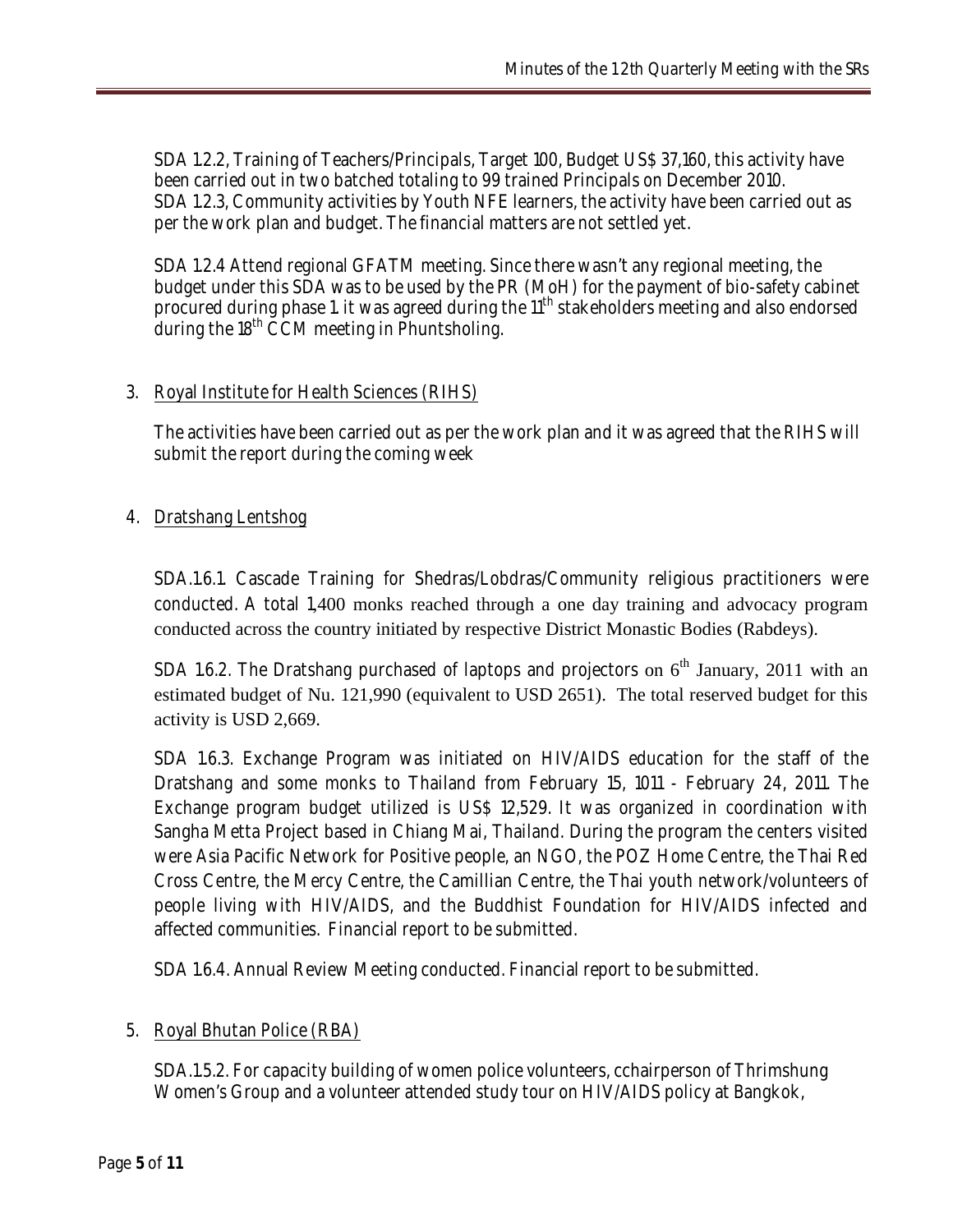Thailand from 23 – 27 February 2011 with a total budget of USD.4,820.00, which were fully utilized.

SDA.1.5.3. Sensitization of staff at different levels by RBP- 1306 RBP personnel and their family members attended the sensitization programs. The sensitization was conducted at seven different prison locations and two training centres with a budget of USD 5035.00 which were fully utilised.

SDA.1.5.4. Awareness programs was conducted for 1011 prisoners were conducted in seven prisons and one rehabilitation centre with a total budget of 3600.00 which were fully utilized.

SDA.1.5.5. Attend regional GFATM meetings (for focal persons) -Two officers from the RBP attended a training on Behaviour Change Communication Planning at Thailand, of USD. 10,000.00 a bbalance budget of US\$ 2282 is retained with MoH.

Under the indicator -BCC -community outreach and schools, out of a total of target 10,000, 6709 were achieved (inclusive of 1011 prisoners and 4 participants who have attended HIV/AIDS training).

SDA 1.5.4 Sensitization program for RBA & RBG. The Sensitization programme for RBA was carried out as per the work plan, but no activity and financial report is submitted. An amount of Nu 117,700 is still with the PR and the RBA is once again reminded to submit fund requisition for the amount and carry out sensitization at the RBG head quarter.

SDA 1.5.6 Training of instructors form the Military training institutes (RBP, RBG & RBP) has not been carried out but the focal person committed the implement by end of March.

6. Information and Communication Bureau.

SDA 1.9.1. Consultative meeting to develop IEC materials for vulnerable groups, ICE materials developed for non migration workers, Posters and pamphlets developed and printed. The three-day consultative meeting was conducted from 20th – 22nd October, 2010 at M/s Jambayang Resort, Thimphu of the total Nu. 46,740, Nu. 27,017 were incurred for lunch, refreshment and Conference Hall charge, Nu. 3,006- TA/DA for a participant and Nu. 6,000 - Translation fee (from English to Bengali), which amounts to a total of Nu. 36,023 spent and a balance of Nu. 10,717 are still remaining.

SDA 1.9.2. Although the field testing of the materials developed in Bengali was done, the expenditure was met from the translation fee paid from SDA 1.9.1

SDA 1.9.3. Printing of materials for vulnerable groups such as printing of 1000 Nos of T-Shirts with HIV/AIDS & Condom messages for Olympic Day Festival at Sarpang. Nu. 75,000- Reappropriated for balance 50% payment to M/s Centennial Radio for airing of HIV/AIDS spots.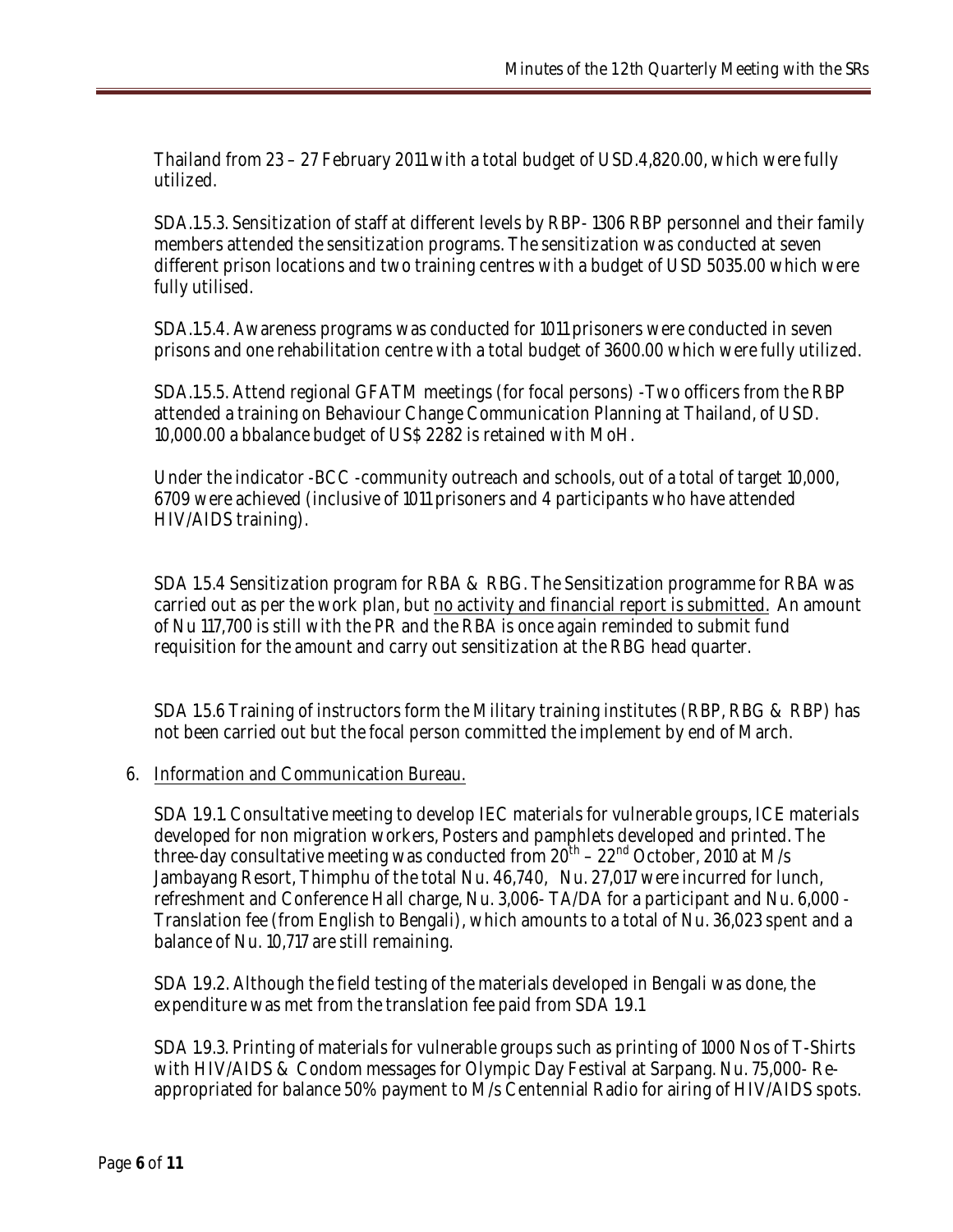Nu.15,000- Printing of brochure in Bengali for distribution to non-Bhutanese migrant workers during World AIDS Week observation 2010. The balance amount remained is Nu. 262,500.

SDA 1.9.4. Sensitization and briefing to the Media personal on HIV/AIDS issues - Nu. 14,000 Re-appropriated by PMT, GFATM and Nu. 15,399 – Incurred for lunch and refreshment for Media workshop held on 25<sup>th</sup> February, 2011 at M/s Namgay Heritage, Thimphu.

SDA 1.9.5 Undertake supervision and monitoring visits- the amount is USD.900.00 and was agreed during the meeting that this budget will be used for distribution of HIV awareness material to various construction sites.

Of the total budget for year 3 which is Nu. 755,345, the total budget remained as of date is Nu. 377,423.00.

## **Discussion on PSM Plan**

The PSM plan could not be discussed during the meeting as the focal procurement person from the Drugs Vaccine & Equipment Division has failed to attend the meeting despite the invitation being send to attend the meeting.

**Discussions on the Training Plan** 

- PMT informed the SR's that all the training activities after April 2011 must be in line with the training plan that we have submitted to the Global Fund. Until the plan was approved no SR could implement the training activities reflected in the work plan
- The SRs raised concern over the delay in the approval of training plan which could hamper the implementation of their activities according to their work plan. Their training plan should come into effect from April 1, 2011.
- PMT ensured that he will follow up with the Global Fund on the training plan and try to get the approval at the earliest

**Major Discussions and Recommendations**

- 1. It was informed that on the indicators achieved by the DYS, it is important to enter a cumulative figure. It was also informed that they keep record of the cumulative figure of the previous quarter and add on every quarter, if any more target achieved.
	- a. Action: financial reports and accounts to be settled.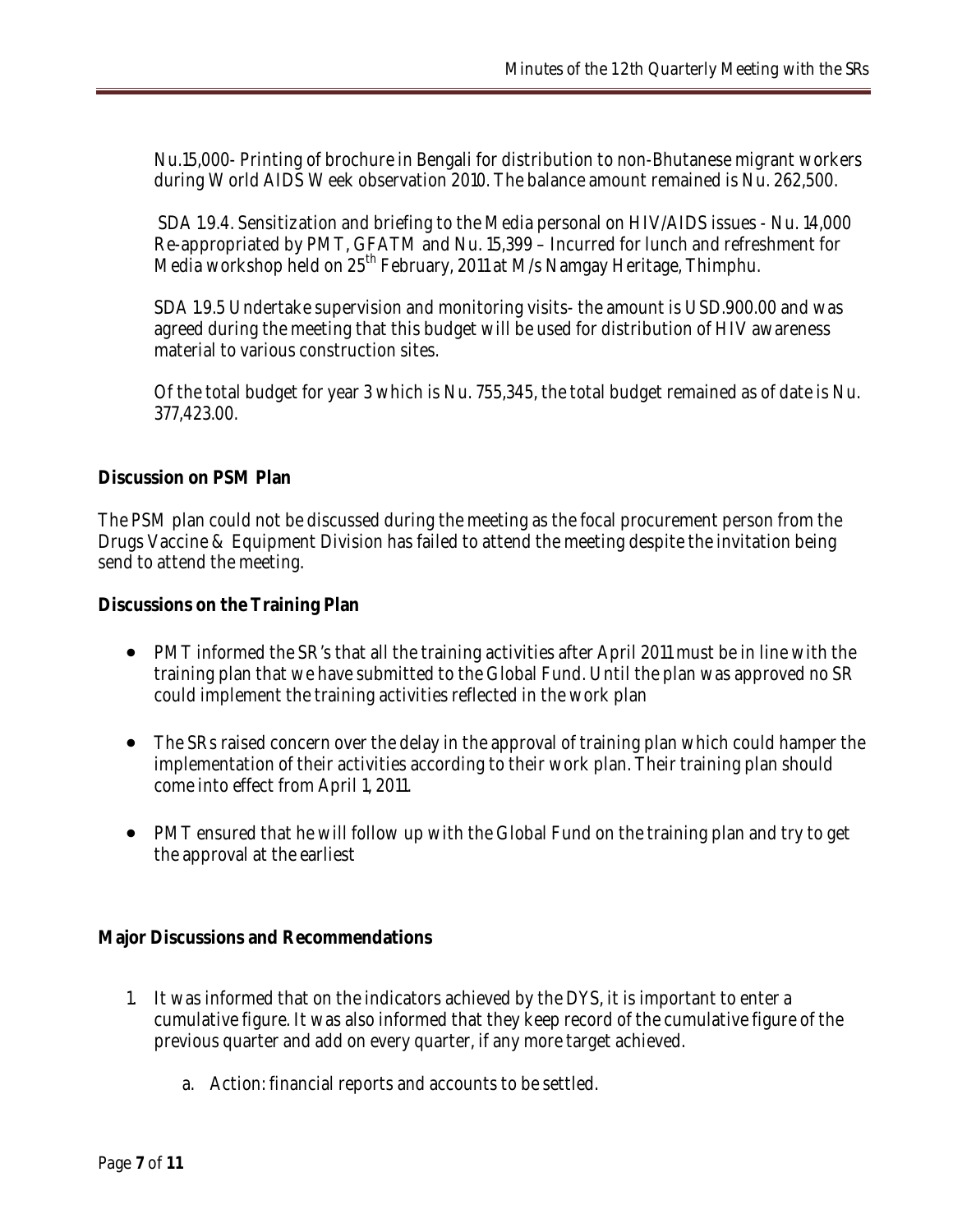- 2. It was informed that NFE conducted two batches of training for the Principals on "Life Skills based HIV/AIDS education" on January 21, 2011.
	- a. Action: the program and financial report is to be submitted to PR/PMT.
- 3. It was informed that for re-appropriation a proposal plan has to be submitted, which will be tabled for approval from the CCM members or Executive Committee members of CCM.
	- a. Action: on the re-appropriation request, a proposal plan is to be submitted to PR/PMT.
- 4. It was informed that 500 copies of the RBA Curriculum, were printed and 480 copies were handed over to the Chief Medical Officer, RBA hospital. It was informed that implement sensitization program for the army personnel and to train instructors from the military training institutes, the TOT is planned to be carried out by end of March / April 2011.
	- **a. Action: the activity report is to be submitted to the PR/PMT.**
- 5. It was informed that the incorporation for the new budget supplementary for Quarter 13 & 14 (February 2011-July 2011) is underway.
	- **a. Action: SRs are requested to plan the activities as per the work plan also propose for fund release to carry out the activities before the end of the financial year 2010- 2011.**
- 6. As agreed during the  $11<sup>th</sup>$  Quarterly meeting, that the SRs will carry out all the activities as per the work plan for Quarter 13 & 14, they were once again reminded to carry out the spill over activities of Quarter 13 & 14 by July 2011, since budget supplementary is sanctioned and disbursed. .
- 7. It was agreed that PMT will update the reporting software /reporting format with the work plan and budget for Year 4 and 5 and circulate to the focal person of the SRs, before the end of the 13th Quarter's reporting time.
- 8. All the sub recipients were once again reminded by the PMT to submit report within 30 days after the end of each quarter in the agreed reporting Software.
- 9. It was informed that, on need to identify an alternative focal person to attend the meeting in absence of the focal person who would be able to communicate back to the main focal person, no alternate focal person have been nominated/identified yet.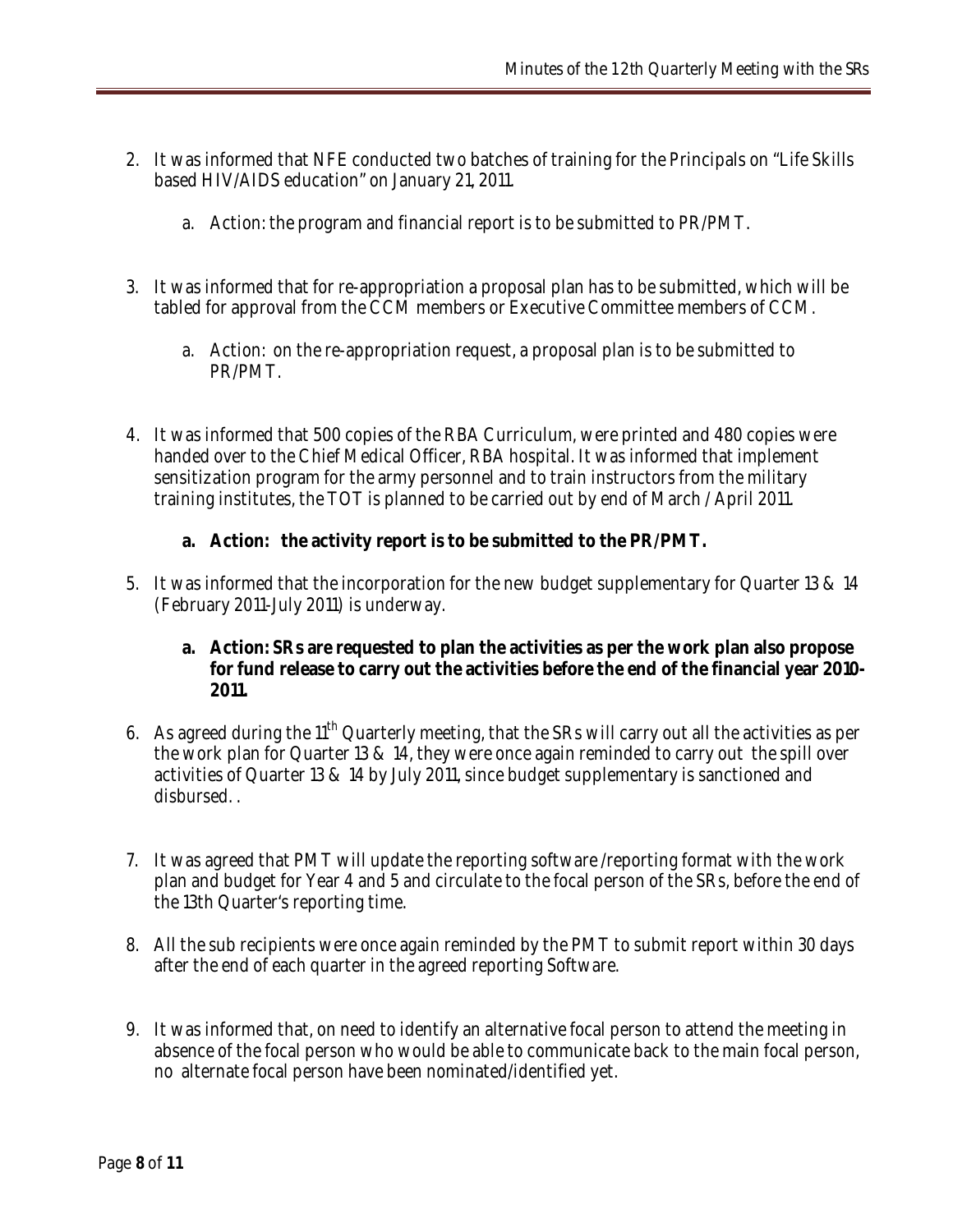- 10. It was discussed that focal person from BCCI continuously failed to attend any Quarterly reporting meeting and failed to submit the quarterly reports.
- 11. It was emphasized that the SRs will carry out monitoring and evaluation of their activities in collaboration with PMT, under their monitoring and evaluation budget allocated against each SR
- 12. It was highly emphasized that henceforth both the finance and program focal person of the SRs attend the Quarterly meeting.
- 13. The meeting agreed that all the SR's will submit the annual report for the activities implemented during the year 2010 to the PMT office latest by  $3<sup>rd</sup>$  week of march 2010.

## **Closing Remark**

The Sr.Project Coordinator, PMT, requested all the SRs to report on time and appropriately and reminded them that this Global Fund financing is purely performance based. The next QPR was tentatively scheduled on the 1<sup>st</sup> week of May 2011.

**Tashi Delek!**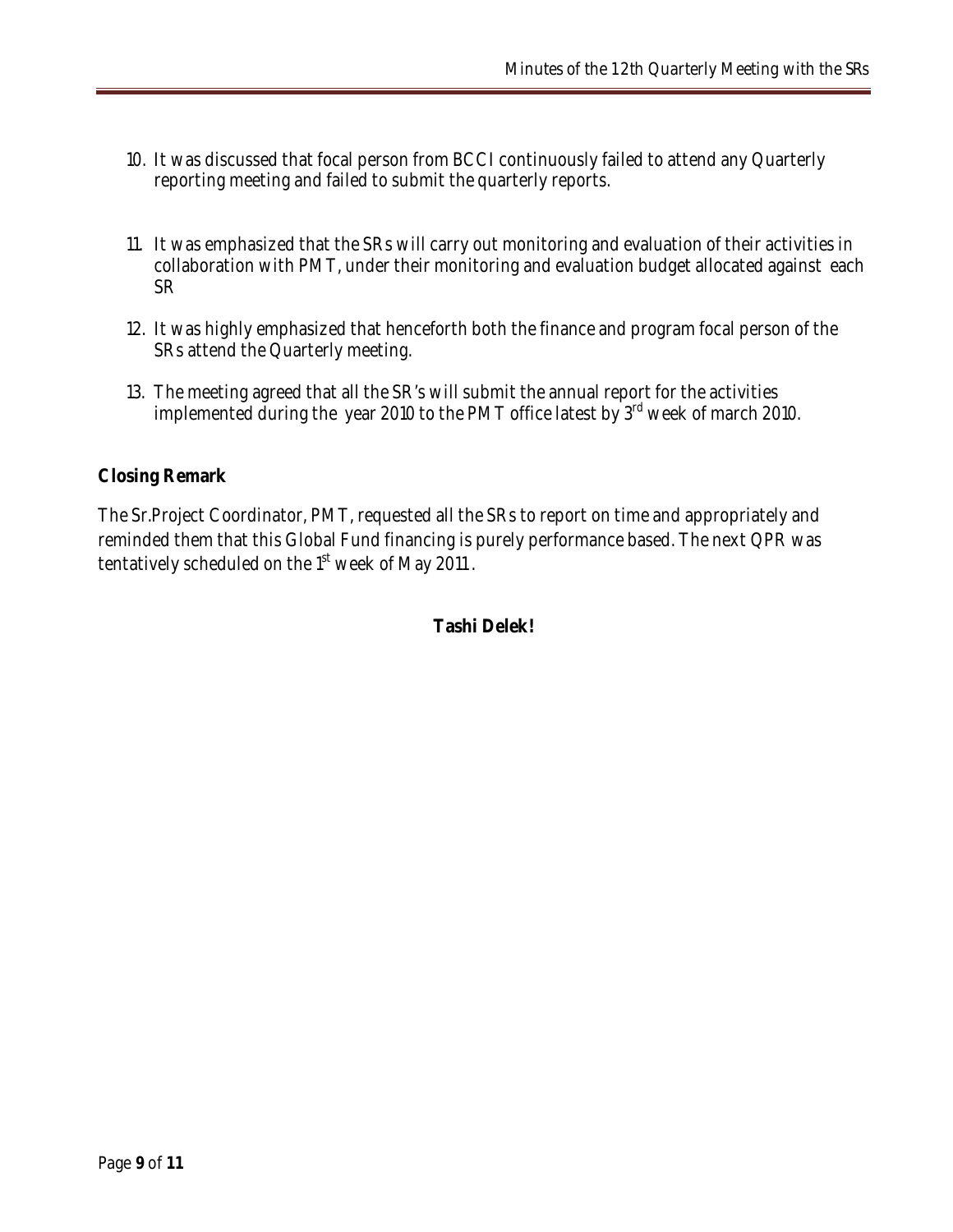*Annex 1*

## 12th Quarterly Meeting with the Sub Recipients(SRs) Venue: Mini Conference Hall, Ministry of Health, Thimphu Time & Date: 10:00AM, March 15, 2011

### Participants of the meetings

| <b>Sub Recipients</b>     |                     |                    |                                           |                |                                       |
|---------------------------|---------------------|--------------------|-------------------------------------------|----------------|---------------------------------------|
|                           | Dr. Chencho Dorji   | Director           | Royal Institute of Health Sciences (RIHS) | 00975-17111328 | cdorji88@yahoo.com                    |
|                           | Capt.Deychen Choden | Captain            | Royal Bhutan Police (RBP)                 | 00975-17600219 | deychenc@qmail.com                    |
| 3                         | Ms.Karma Dechen     | Sr.Programme       | Dept. of Youth and Sports (DYS)           | 00975-17619386 | kdwangchuck@qmail.com                 |
|                           |                     | Officer            |                                           |                |                                       |
| 4                         | Mr. Tobgay Wangchuk | Sr.Lab Technician  | Royal Bhutan Army(RBA)                    | 00975-17118788 | tobgaybccb@gmail.com                  |
| 5                         | Ms. Ugyen Tshomo    | Programme Officer  | Non-Formal Education (NFE)                | 00975-17118180 | uqyente@qmail.com                     |
| 6                         | Mr. Tashi Tshering  | <b>AIMO</b>        | Information Centre for Beaure(ICB)        | 00975-17652805 | tashitsheree@health.gov.bt            |
|                           | Mr. Ugyen Tshering  | Programme Officer  | Dratshang Lentshog                        | 00975-17719357 | yutee1982@qmail.com                   |
| 8                         | Mr. Sonam Wangdi    | Programme Officer  | <b>National AIDs Control</b>              | 00975-17612843 | swangdi@health.gov.bt                 |
|                           |                     |                    | Programme(NACP)                           |                |                                       |
| Project Manasmgement Team |                     |                    |                                           |                |                                       |
| 9                         | Mr.Kinley Dorji     | Sr.Project Officer | Project Management Team, MoH              | 00975-17635634 | pmttgf@gmail.com/kdorji@health.gov.bt |
| 10                        | Mr.Jigme Thinley    | Asst.M&E Officer   | Project Management Team, MoH              | 00975-77229882 | jigme@health.gov.bt                   |
| <b>CCM Secretariat</b>    |                     |                    |                                           |                |                                       |
|                           | Ms.Suneeta Chhetri  | M & E Officer      | <b>CCM Secretariat, Bhutan</b>            | 00975-77200026 | chhetri.suneeta@qmail.com             |
| Oversight Member          |                     |                    |                                           |                |                                       |
| 12                        | Mr. Yeshey Pelzang  | Asst. Planning     | <b>Gross National Happiness</b>           | 00975-17690002 | ypelzang@gnhc.gov.bt                  |
|                           |                     | Officer            | Commission(GNHC)                          |                |                                       |

Page **10** of **11**